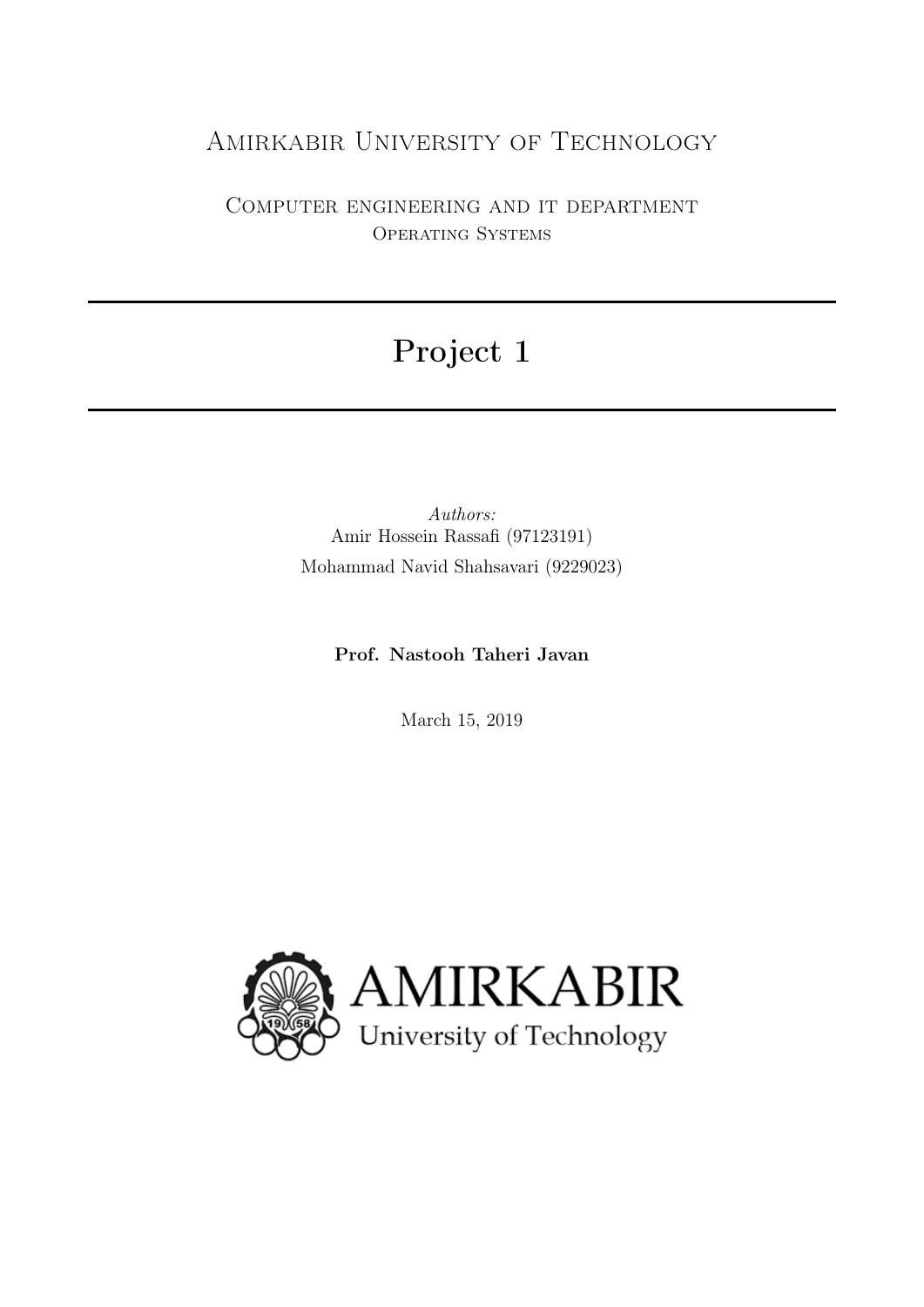#### Question 1

Clone the source code of the [xv6](https://en.wikipedia.org/wiki/Xv6) operating system from the [Git.](https://github.com/mit-pdos/xv6-public)

Find the PCB of this Operating System and answer the following questions:

- 1. What components is the structure related to pcb made of?
- 2. Explain the purpose of storing each of the following variables in pcb.
	- Sz
	- State
	- Context
	- Ofile
	- Killed

### Question 2

In this part you should add a system call named getppid to xv6 operating system that returns pid of the parent of current process.

you can find more details of the xv6 operating system [here](https://pdos.csail.mit.edu/6.828/2014/xv6.html)

## Question 3

Choose one of the following problems and implement it. The aim of both problems is to sort an array with a fixed size of 10000 using fork. In both problems array is defined as a shared memory.

- 1. Implement Merge-sort using fork, which means that, at each step, after dividing the array into two parts, sorting of each part should be done in parallel and using fork.
- 2. Implement Quick-sort using fork, which means that, after choosing the pivot, sorting of the remaining two parts should be done in parallel and using fork.

If the specific part of the array had M(or less) number of elements,there's no need to fork.(Go on as it is said in the question).

• Run your program for different values of M. Does your run-time increase for the very small values of M? If yes, explain the reason.

You can use this [link](http://users.cs.cf.ac.uk/Dave.Marshall/C/node27.html) to see sample codes of shared memory.